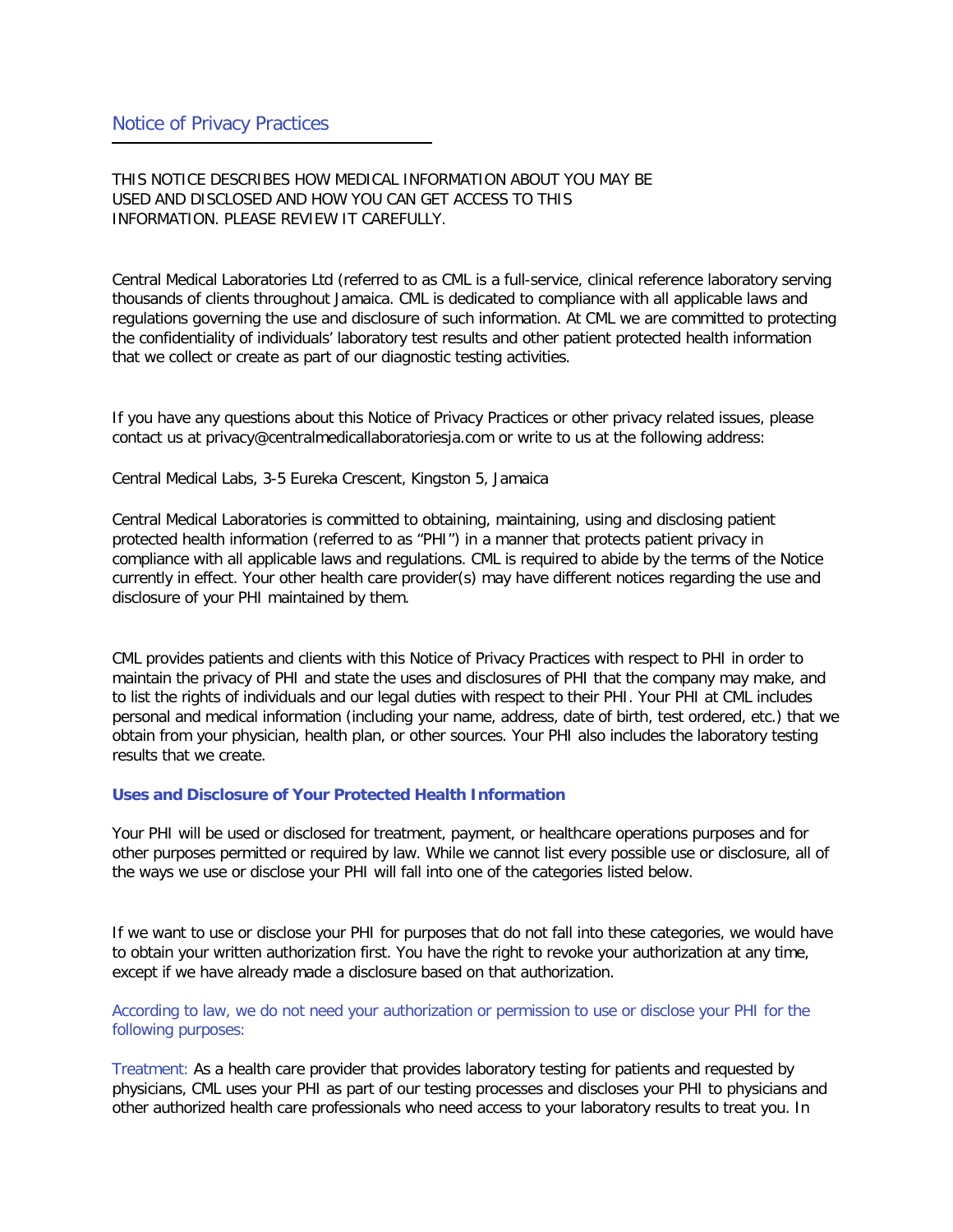addition to your treating physician, we may provide a consulting specialist physician with information about your results to further validate the results before release to your physician. We may also disclose your PHI to another testing laboratory if we are unable to perform the testing ourselves, and need to refer your specimen to that laboratory to perform the requested testing.

Payment: Our billing department will use and disclose your PHI to certain insurance companies, hospitals, physicians, and health plans for payment purposes, or to third parties to assist us in creating bills, claim forms, or getting paid for our services. For example, we may send your name, date of service, test performed, diagnosis code, and other information to a health plan so that the plan will pay us for the services we provided. In some cases, we may have to contact you to obtain billing information or for other billing purposes. When required, we may use an outside collection agency to obtain payment.

Health Care Operations: We may use or disclose your PHI in the course of activities required to support our health care operations, such as performing quality checks on our testing, or for developing normal reference ranges for tests that we perform. This information will be used in an effort to continually improve the quality and effectiveness of the healthcare services we provide. We may also disclose your health information to other health care providers or payers for their health care operations, but only if they already have a relationship with you and the purpose is for quality assurance activities, peer review activities, detecting fraud, or for other limited purposes.

Disclosures to Business Associates: CML may disclose your PHI to other companies or individuals who need your PHI in order to provide specific services to us. These other entities, known as "business associates," generally must comply with the terms of a contract designed to ensure that they will maintain the privacy and security of your PHI in the same manner that we do (i.e., for designated treatment, payment, or health care operations purposes that they perform for us). For example, your PHI may be disclosed to couriers we use to transport specimens to us, or to private accrediting organizations that inspect and certify the quality of our laboratories.

Other Possible Ways We May Use or Disclose Your PHI: When required by law - in order to comply with national laws, the orders of a court, or the orders of a government agency.

Public health: to public health authorities for preventing or controlling disease, or reporting vital information (for example, reporting certain sexually transmitted diseases).

Health oversight activities: to a health oversight agency for oversight activities authorized by law (for example as part of our regular inspection of our laboratory by state regulators ensuring compliance with state laws).

Judicial and administrative proceedings: to courts, parties to a lawsuit, or government agencies as may be required during the course of a judicial or administrative proceeding (for example in response to a subpoena).

Law enforcement: to law enforcement officials relating to crimes and other law enforcement purposes.

Research: to researchers when their research has been approved by an institutional review board that has reviewed the research proposal and established protocols to ensure the privacy of your health information.

Threats to health or safety: to others, consistent with law, to prevent a serious threat to personal health or safety (for example, in the course of an investigation of a physician's license).